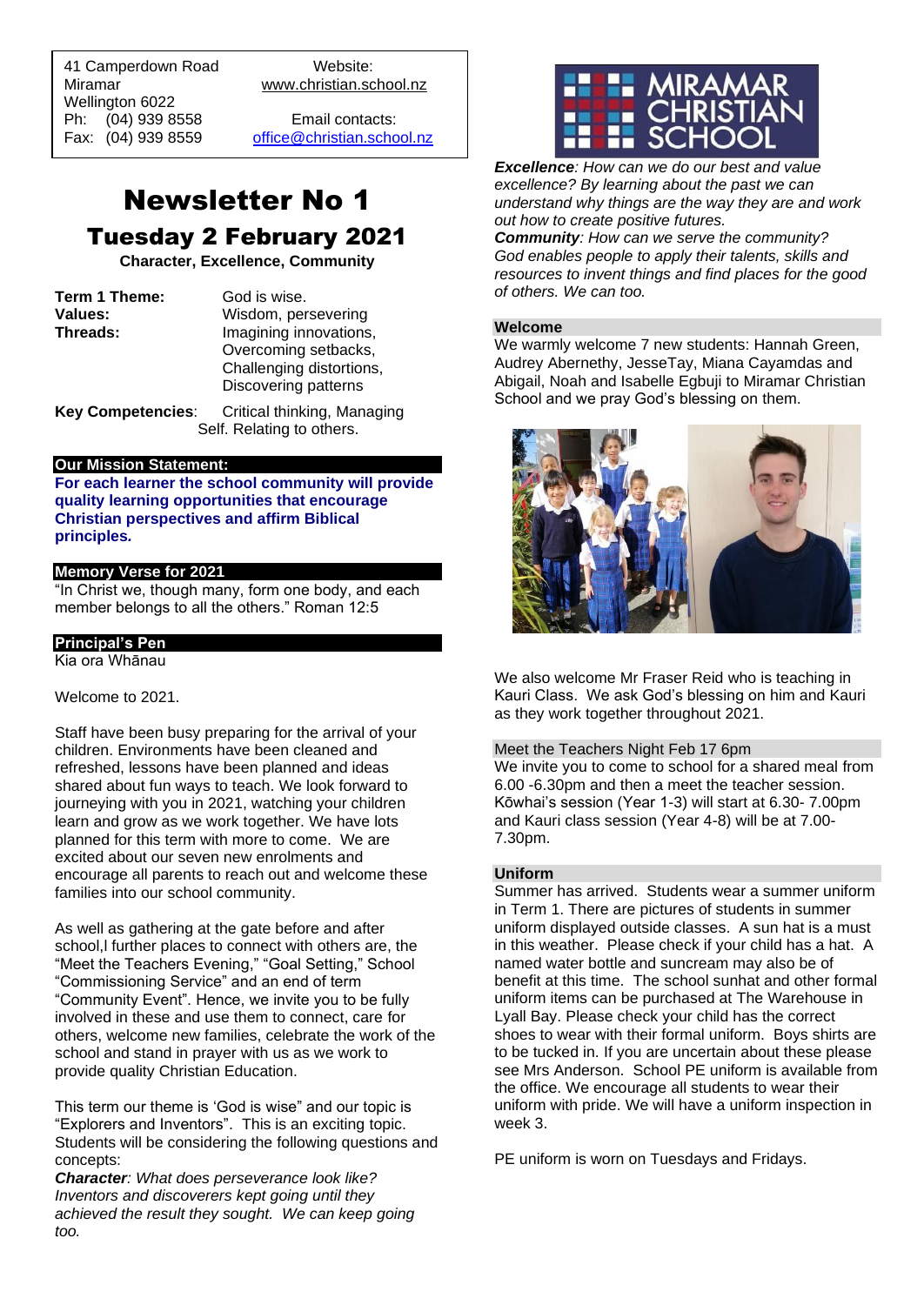## **Class day times**

Timings in the school day have changed: -

## **Monday, Wednesday Friday**

| School opens:                        | 08:30am           |
|--------------------------------------|-------------------|
| <b>Morning Classes:</b>              | 08:55am - 12:40pm |
| Morning Break:                       | 10:45am - 11:10am |
| Lunch Break:                         | 12:40pm - 01:25pm |
| Afternoon Classes: 01:30pm - 03:00pm |                   |

## **Tuesday,**

| School opens:           | 08:30am                              |
|-------------------------|--------------------------------------|
| <b>Morning Classes:</b> | 08:55am - 12:10pm                    |
| Morning Break:          | 10:45am - 11:10am                    |
| Lunch Break:            | 12:10pm - 12:55pm                    |
|                         | Afternoon Classes: 01:00pm - 03:00pm |

## **Thursdays**

| School opens:           | 08:30am           |
|-------------------------|-------------------|
| <b>Morning Classes:</b> | 08:55am - 12:40pm |
| Morning Break:          | 10:45am - 11:10am |
| Lunch Break:            | Time TBC          |

**Afternoon Classes finish** :03:00pm

NB Year 7-8 Technology bus comes Thursdays at 8.50 - Starting week 2

## **The Coronavirus**

As we are still in level 1 the school will continue to observe our level 1 safety procedures. This includes displaying our QR, regular office sign in for non-school family visitors, and we will be continuing to promote hand washing covering sneezes and coughs with elbows and students staying home if unwell.

#### **Peniel Fees 2021**

Peniel fees remain the same in 2021.

| No. of Students | <b>Annual Dues</b> | Payment in full by<br>28 February<br>(10% discount) | 1 payment at the<br>start of each term |
|-----------------|--------------------|-----------------------------------------------------|----------------------------------------|
| 1 Student       | \$680.00           | \$612.00                                            | \$170.00                               |
| 2 Students      | \$1224.00          | \$1101.00                                           | \$306.00                               |
| 3 Students      | \$1836.00          | \$1652.00                                           | \$459.00                               |
| 4 Students      | \$2448.00          | \$2203.00                                           | \$612.00                               |

### **2020 Miramar Christian School Commissioning Service**

Please note in your diary our commissioning church service will take place at **Gateway Baptist Church** on **Sunday 21 February** at **10am**. This service is a special time where we come together as a community, commit our year to God and seek His blessing. We would love you all to join with us for this service.

## **Digital Citizens Agreement**

A copy of the Digital Citizen Agreement will come home with your child today for signing. Before allowing your child to sign this agreement, please read through it with your child checking they understand what it means.

### **Prayer points: -**

### **Thank God:**

- For refreshing brought by our summer break.
- For those who are committed to Christian Education.
- For new enrolments starting in 2021 bringing real potential for growth.
- For the excitement that our new staff member brings.
- For the lessons learned during 2020.
- For God's faithfulness to Miramar Christian School for the last 42 years.
- That He (God) is the Rock.

## **Please pray:**

- For blessings, a great welcome, connections and friendships for our new students and teacher.
- That 2021 would be a year marked with a strong sense of community for Miramar Christian School
- For God's direction, wisdom, anointing and blessing on the work of our staff (teachers, teachers aides, principal and office manager) and families (including our students).
- That we (Staff) would meet, bless and grow students from where they are now in many positive ways.
- That Miramar Christian School would continue to become increasingly visible.
- For volunteers to complete grant applications, help with our gardens and library plus a leader to reestablish our APT using the guidelines set by our BoT.
- That Miramar Christian School would be a blessing to the community.

Thank you for your commitment and prayers.

Ka nui tēnei **Kaye Gillies Principal**

# **SCHOOL DIARY**

| <b>Every Mon</b>               | Assembly 2:30                         |
|--------------------------------|---------------------------------------|
| <b>Every Wed</b>               | Subway ordered lunch (optional)       |
| <b>Every Tues/Fri</b>          | <b>Wheels Day / Wear PE Uniform</b>   |
| <b>Every Thurs</b>             | Technology (Yrs 7-8) 8.50 pick up     |
| <b>Every Fri</b>               | <b>Wheels Day / Wear PE Uniform</b>   |
|                                | Music Lessons, 8:30am-10:45am         |
| <b>Every Sun</b>               | 10am Gateway Baptist - all welcome    |
| <b>FEB</b>                     |                                       |
| Tues 2 Feb                     | Term 1 2021 starts                    |
|                                | 2.30 Assembly                         |
| Wed 3 Feb                      |                                       |
| Thurs 4 Feb                    | No Y7-8 Technology this week,         |
|                                | First session Kapa Haka               |
| Fri 5 Feb                      |                                       |
| Mon 8 Feb                      | Waitangi Day observed - NO SCHOOL     |
| Tues 9 Feb                     | <b>Kelly Sport</b>                    |
| Wed 10 Feb                     |                                       |
| Thurs 11 Feb                   | <b>Y7 Boosterix Education Session</b> |
| Fri 12 Feb                     |                                       |
| Mon 15 Feb                     | 2.30 Assembly                         |
| Tues 16 Feb                    | <b>Kelly Sport</b>                    |
| Wed 17 Feb                     | 6pm Shared meal &Meet the Teacher     |
| Thurs 18 Feb                   | 8.50 Technology bus Y7-8, Kapa Haka   |
|                                | <b>Uniform Check</b>                  |
| Fri 19 Feb                     | Heart foundation activity session     |
| Sun 21 Feb                     | 10am Commissioning Service            |
| $\overline{\text{Mon }22}$ Feb | 2.30 Assembly                         |
| Tues 23 Feb                    | <b>Kelly Sport</b>                    |
| Wed 24 Feb                     |                                       |
| Thurs 25 Feb                   | 8.50 Technology bus Y7-8, Kapa Haka   |
| Fri 26 Feb                     | 11.30 Kauri visits Miramar Library    |
| <b>MAR</b>                     |                                       |
| Mon 1 Mar                      | 2.30 Assembly                         |
| Tues 2 Mar                     | <b>Kelly Sport</b>                    |
| Wed 3 Mar                      | Goal Setting with parents             |